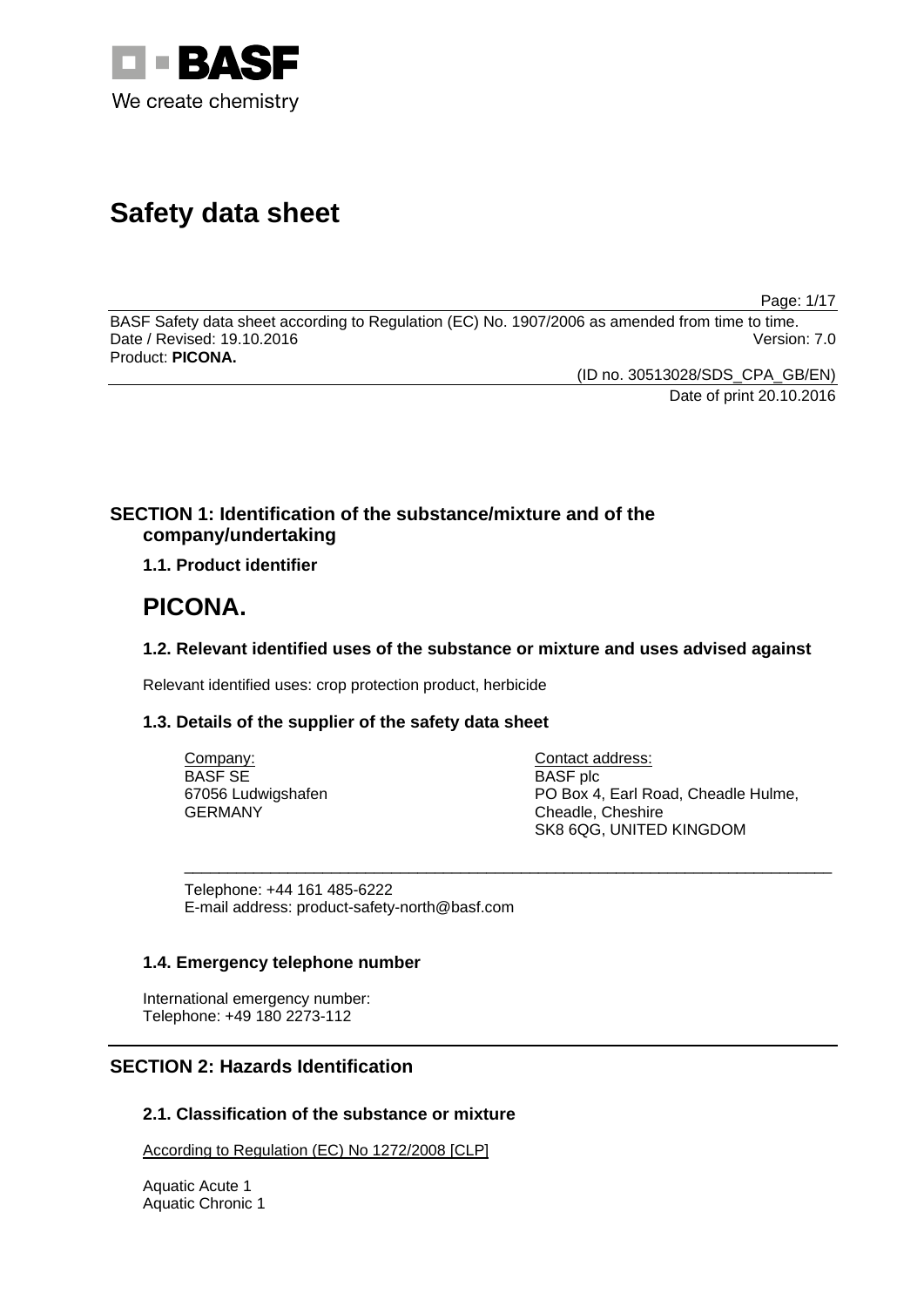Page: 2/17

BASF Safety data sheet according to Regulation (EC) No. 1907/2006 as amended from time to time. Date / Revised: 19.10.2016 **Version: 7.0** Product: **PICONA.**

> (ID no. 30513028/SDS\_CPA\_GB/EN) Date of print 20.10.2016

#### H410, EUH401

For the classifications not written out in full in this section the full text can be found in section 16.

# **2.2. Label elements**

Globally Harmonized System (GHS) in accordance with UK regulations.

Pictogram:



Signal Word: Warning

Hazard Statement: H410 Very toxic to aquatic life with long lasting effects. EUH401 To avoid risks to human health and the environment, comply with the instructions for use.

Precautionary Statements (Response): P391 Collect spillage.

Labeling of special preparations (GHS): EUH208: May produce an allergic reaction. Contains: PENDIMETHALIN, 1,2-BENZISOTHIAZOL-3(2H)-ONE

### **2.3. Other hazards**

According to Regulation (EC) No 1272/2008 [CLP]

See section 12 - Results of PBT and vPvB assessment.

If applicable information is provided in this section on other hazards which do not result in classification but which may contribute to the overall hazards of the substance or mixture.

# **SECTION 3: Composition/Information on Ingredients**

# **3.1. Substances**

Not applicable

### **3.2. Mixtures**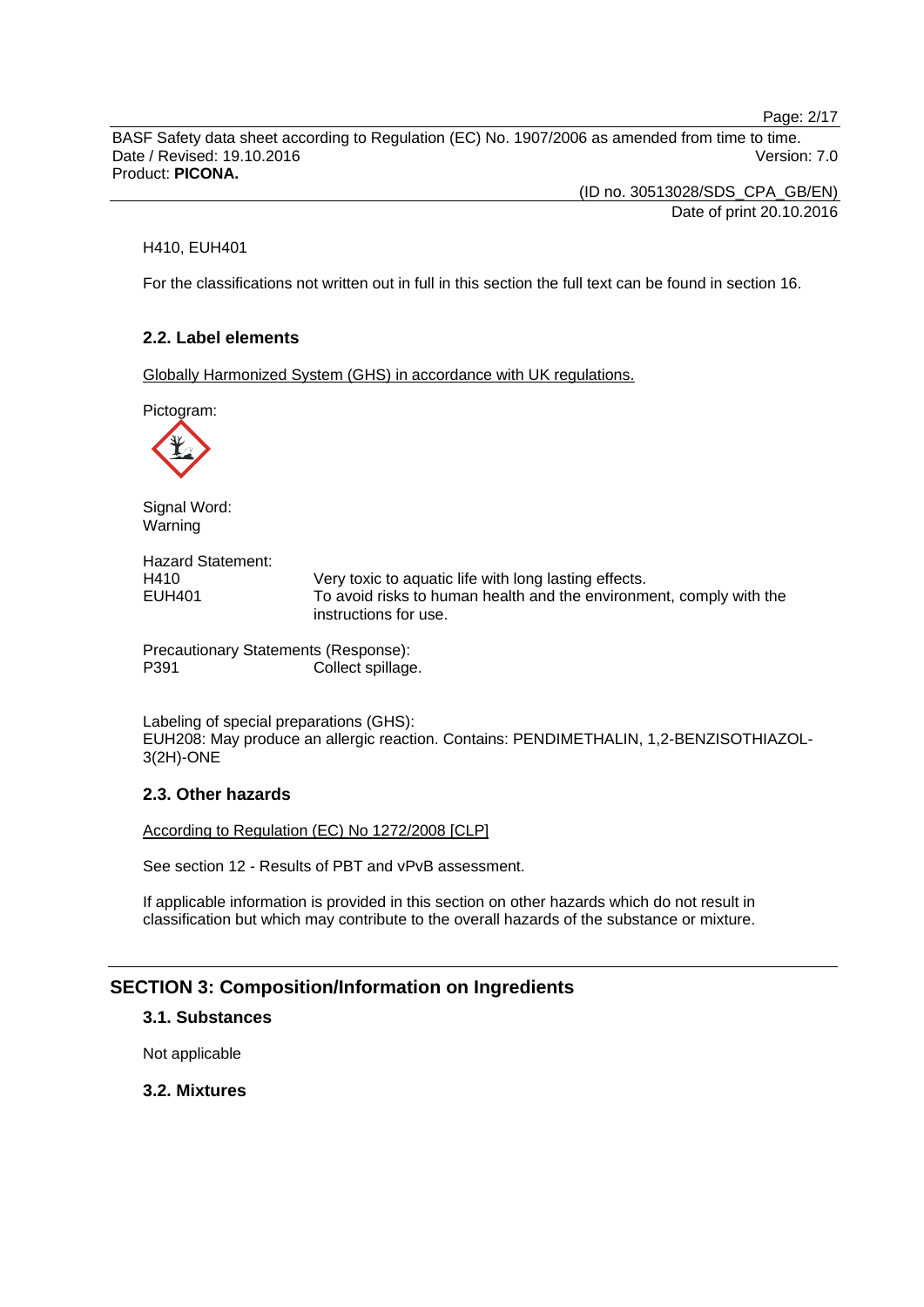Page: 3/17

BASF Safety data sheet according to Regulation (EC) No. 1907/2006 as amended from time to time. Date / Revised: 19.10.2016 **Version: 7.0** Product: **PICONA.**

(ID no. 30513028/SDS\_CPA\_GB/EN)

Date of print 20.10.2016

#### Chemical nature

crop protection product, herbicide, suspension concentrate (SC)

Hazardous ingredients (GHS) according to Regulation (EC) No. 1272/2008

pendimethalin (ISO); N-(1-ethylpropyl)-2,6-dinitro-3,4-xylidine Content (W/W): 28.8 % CAS Number: 40487-42-1 EC-Number: 254-938-2 INDEX-Number: 609-042-00-X Skin Sens. 1 Aquatic Acute 1 Aquatic Chronic 1 H317, H400, H410

> Differing classification according to current knowledge and the criteria given in Annex I of Regulation (EC) No. 1272/2008 Skin Sens. 1B Aquatic Acute 1 Aquatic Chronic 1 H317, H400, H410

picolinafen (ISO); 2-Pyridinecarboxamide, N-(4-fluorophenyl)-6-[3-(trifluoromethyl)phenoxy]- Content (W/W): 1.4 % CAS Number: 137641-05-5 Aquatic Acute 1 Aquatic Chronic 1 H400, H410

1,2-benzisothiazol-3(2H)-one; 1,2-benzisothiazolin-3-one Content (W/W):  $< 0.05$  % CAS Number: 2634-33-5 EC-Number: 220-120-9 Acute Tox. 4 (oral)

INDEX-Number: 613-088-00-6

Skin Corr./Irrit. 2 Eye Dam./Irrit. 1 Skin Sens. 1 Aquatic Acute 1 M-factor acute: 10 H318, H315, H302, H317, H400

Specific concentration limit: Skin Sens. 1: >= 0.05 %

Propane-1,2-diol Content (W/W): < 10 % CAS Number: 57-55-6 EC-Number: 200-338-0 REACH registration number: 01- 2119456809-23

Silicon dioxide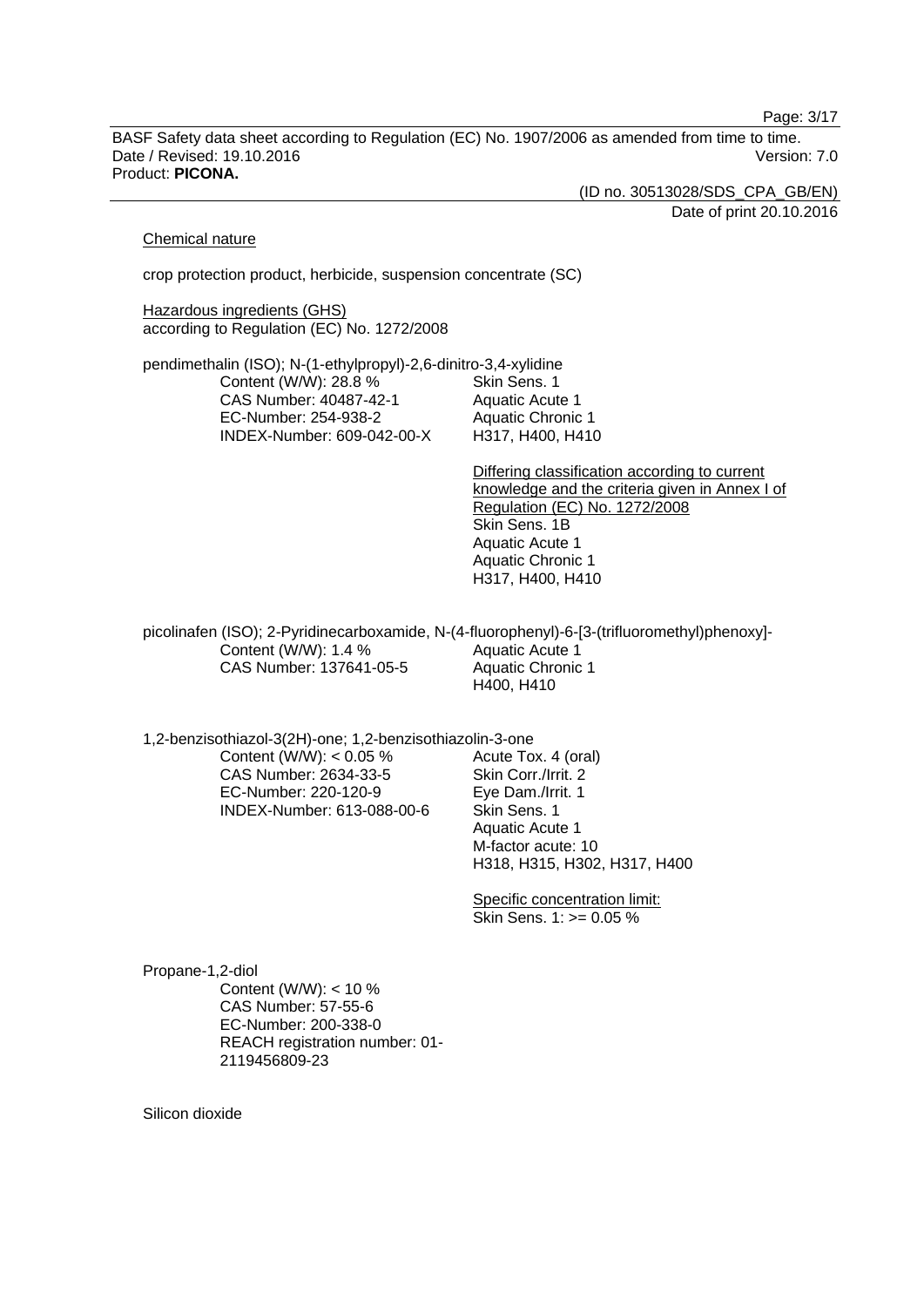Page: 4/17

BASF Safety data sheet according to Regulation (EC) No. 1907/2006 as amended from time to time. Date / Revised: 19.10.2016 **Version: 7.0** Product: **PICONA.**

(ID no. 30513028/SDS\_CPA\_GB/EN)

Date of print 20.10.2016

Content (W/W):  $< 5 \%$ CAS Number: 7631-86-9 EC-Number: 231-545-4 REACH registration number: 01- 2119379499-16

For the classifications not written out in full in this section, including the hazard classes and the hazard statements, the full text is listed in section 16.

# **SECTION 4: First-Aid Measures**

# **4.1. Description of first aid measures**

Show container, label and/or safety data sheet to physician.

Remove contaminated clothing.

If inhaled: Keep patient calm, remove to fresh air, seek medical attention.

On skin contact: Wash thoroughly with soap and water.

On contact with eyes: Wash affected eyes for at least 15 minutes under running water with eyelids held open.

On ingestion: Immediately rinse mouth and then drink 200-300 ml of water, seek medical attention.

#### **4.2. Most important symptoms and effects, both acute and delayed**

Symptoms: The most important known symptoms and effects are described in the labelling (see section 2) and/or in section 11., Further important symptoms and effects are so far not known.

# **4.3. Indication of any immediate medical attention and special treatment needed**

Treatment: Treat according to symptoms (decontamination, vital functions), no known specific antidote.

# **SECTION 5: Fire-Fighting Measures**

#### **5.1. Extinguishing media**

Suitable extinguishing media: water spray, carbon dioxide, foam, dry powder

#### **5.2. Special hazards arising from the substance or mixture**

carbon monoxide, Hydrogen fluoride, Carbon dioxide, nitrogen oxides, sulfur oxides The substances/groups of substances mentioned can be released in case of fire.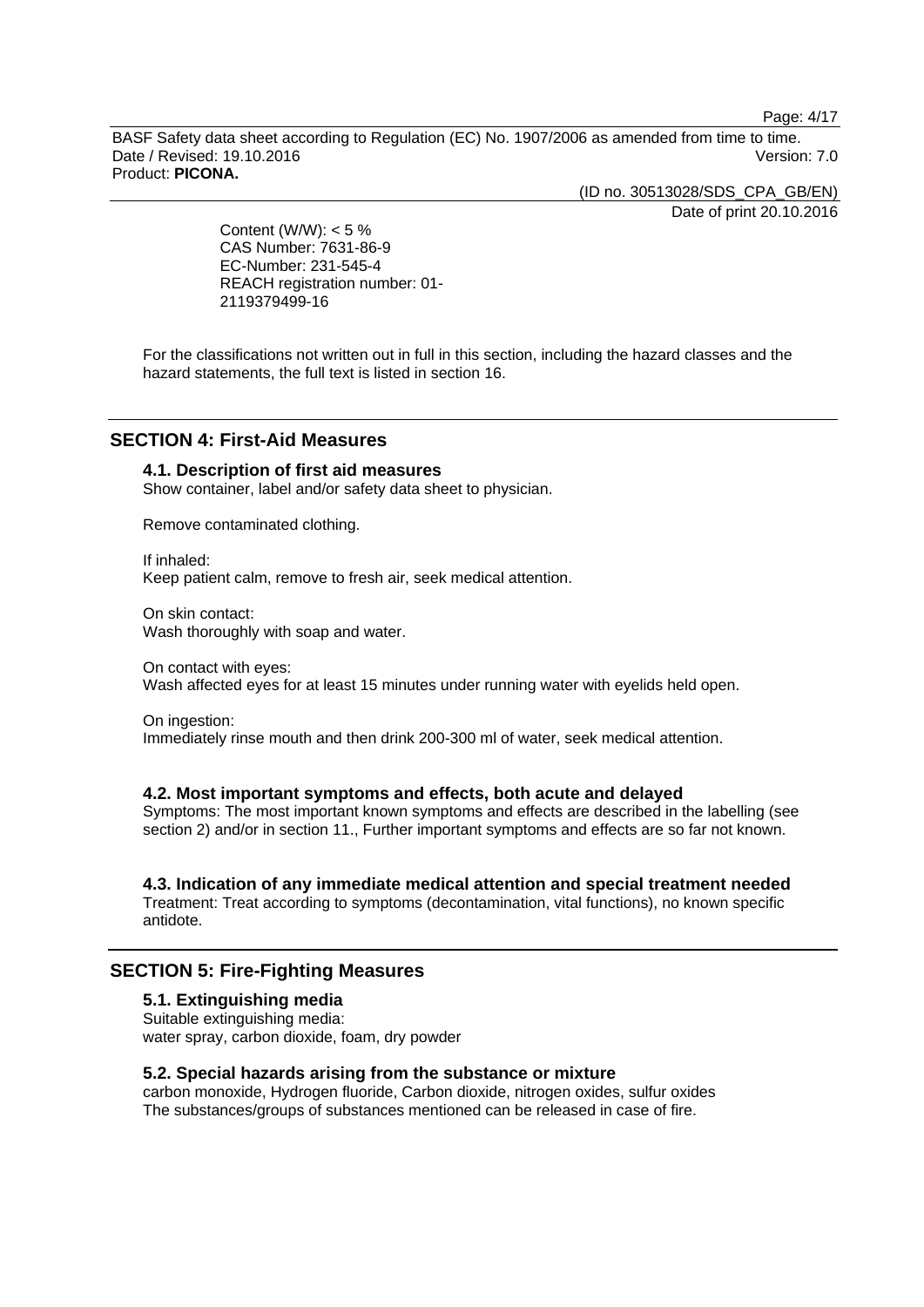Page: 5/17

BASF Safety data sheet according to Regulation (EC) No. 1907/2006 as amended from time to time. Date / Revised: 19.10.2016 Version: 7.0 Product: **PICONA.**

(ID no. 30513028/SDS\_CPA\_GB/EN)

Date of print 20.10.2016

# **5.3. Advice for fire-fighters**

### Special protective equipment:

Wear self-contained breathing apparatus and chemical-protective clothing.

Further information:

Collect contaminated extinguishing water separately, do not allow to reach sewage or effluent systems. Dispose of fire debris and contaminated extinguishing water in accordance with official regulations. In case of fire and/or explosion do not breathe fumes. Keep containers cool by spraying with water if exposed to fire.

# **SECTION 6: Accidental Release Measures**

# **6.1. Personal precautions, protective equipment and emergency procedures**

Do not breathe vapour/spray. Use personal protective clothing. Avoid contact with the skin, eyes and clothing.

# **6.2. Environmental precautions**

Do not allow contamination of public drains or surface or ground waters. Inform local water plc if spillage enters drains and the Environment Agency (England & Wales), the Scottish Environmental Protection Agency (Scotland), or the Environment and Heritage Service (Northern Ireland) if it enters surface or ground waters. Keep people and animals away.

# **6.3. Methods and material for containment and cleaning up**

For small amounts: Pick up with suitable absorbent material (e.g. sand, sawdust, general-purpose binder, kieselguhr).

For large amounts: Dike spillage. Pump off product.

Dispose of absorbed material in accordance with regulations. Collect waste in suitable containers, which can be labeled and sealed. Clean contaminated floors and objects thoroughly with water and detergents, observing environmental regulations.

# **6.4. Reference to other sections**

Information regarding exposure controls/personal protection and disposal considerations can be found in section 8 and 13.

# **SECTION 7: Handling and Storage**

# **7.1. Precautions for safe handling**

No special measures necessary if stored and handled correctly. Ensure thorough ventilation of stores and work areas. When using do not eat, drink or smoke. Hands and/or face should be washed before breaks and at the end of the shift.

Protection against fire and explosion:

No special precautions necessary. The substance/product is non-combustible. Product is not explosive.

# **7.2. Conditions for safe storage, including any incompatibilities**

Segregate from foods and animal feeds.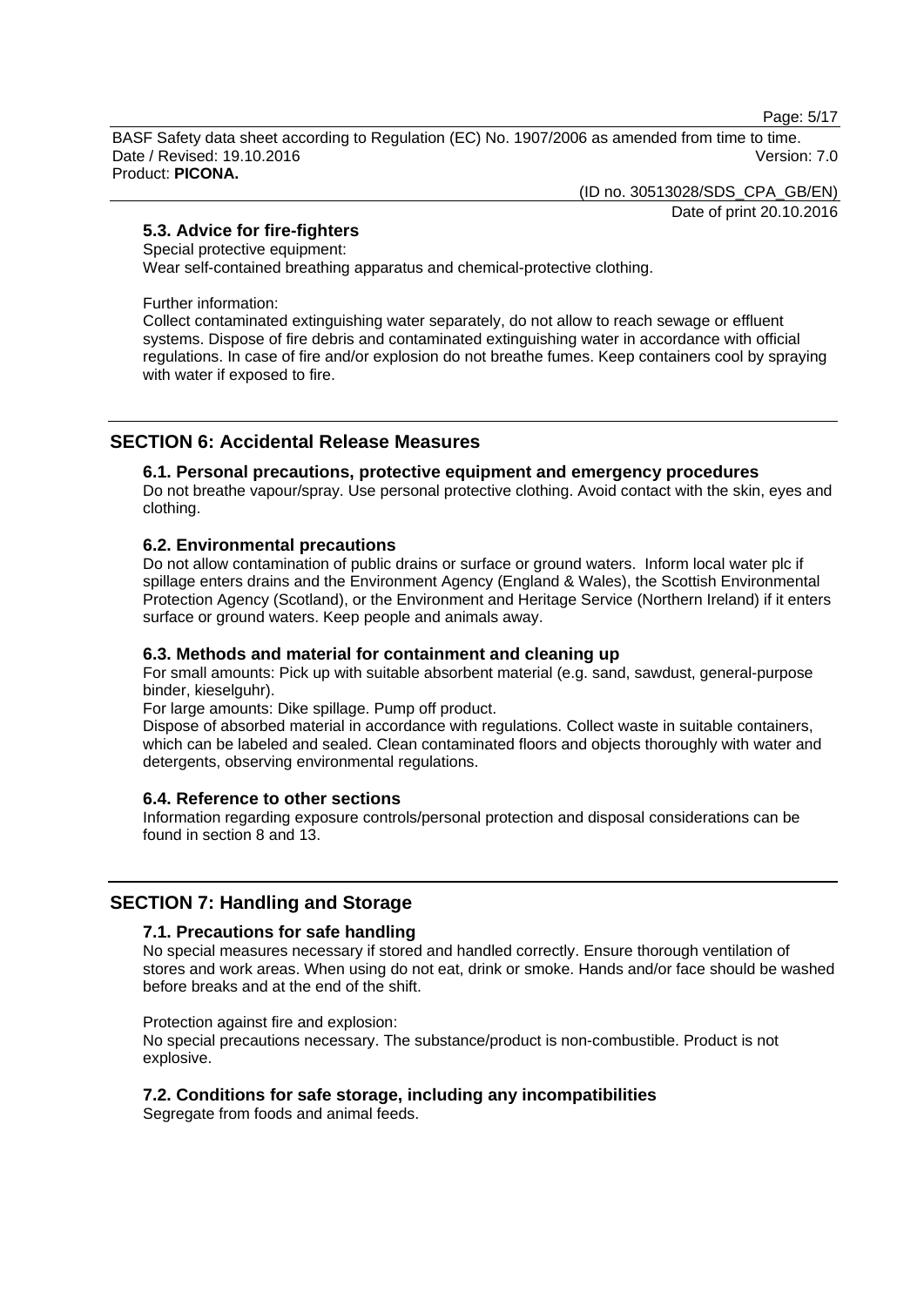Page: 6/17

BASF Safety data sheet according to Regulation (EC) No. 1907/2006 as amended from time to time. Date / Revised: 19.10.2016 **Version: 7.0** Product: **PICONA.**

(ID no. 30513028/SDS\_CPA\_GB/EN)

Date of print 20.10.2016

Further information on storage conditions: Keep away from heat. Protect from direct sunlight.

Protect from temperatures below: -5 °C

Changes in the properties of the product may occur if substance/product is stored below indicated temperature for extended periods of time.

Protect from temperatures above: 35 °C

Changes in the properties of the product may occur if substance/product is stored above indicated temperature for extended periods of time.

### **7.3. Specific end use(s)**

For the relevant identified use(s) listed in Section 1 the advice mentioned in this section 7 is to be observed.

# **SECTION 8: Exposure Controls/Personal Protection**

### **8.1. Control parameters**

Components with occupational exposure limits

57-55-6: Propane-1,2-diol TWA value 10 mg/m3 (WEL/EH 40 (UK)), Particulate TWA value 474 mg/m3 ; 150 ppm (WEL/EH 40 (UK)), Total vapour and particulates 7631-86-9: Silicon dioxide TWA value 6 mg/m3 (WEL/EH 40 (UK)), Inhalable dust TWA value 2.4 mg/m3 (WEL/EH 40 (UK)), Respirable dust

Refer to the current edition of HSE Guidance Note EH40 Occupational Exposure Limits (United Kingdom). For normal use and handling refer to the product label/leaflet.

# **8.2. Exposure controls**

Personal protective equipment

Respiratory protection: Respiratory protection not required.

Hand protection:

Suitable chemical resistant safety gloves (EN 374) also with prolonged, direct contact (Recommended: Protective index 6, corresponding > 480 minutes of permeation time according to EN 374): E.g. nitrile rubber (0.4 mm), chloroprene rubber (0.5 mm), butyl rubber (0.7 mm) etc.

Eye protection: Safety glasses with side-shields (frame goggles) (e.g. EN 166)

Body protection:

Body protection must be chosen depending on activity and possible exposure, e.g. apron, protecting boots, chemical-protection suit (according to EN 14605 in case of splashes or EN ISO 13982 in case of dust).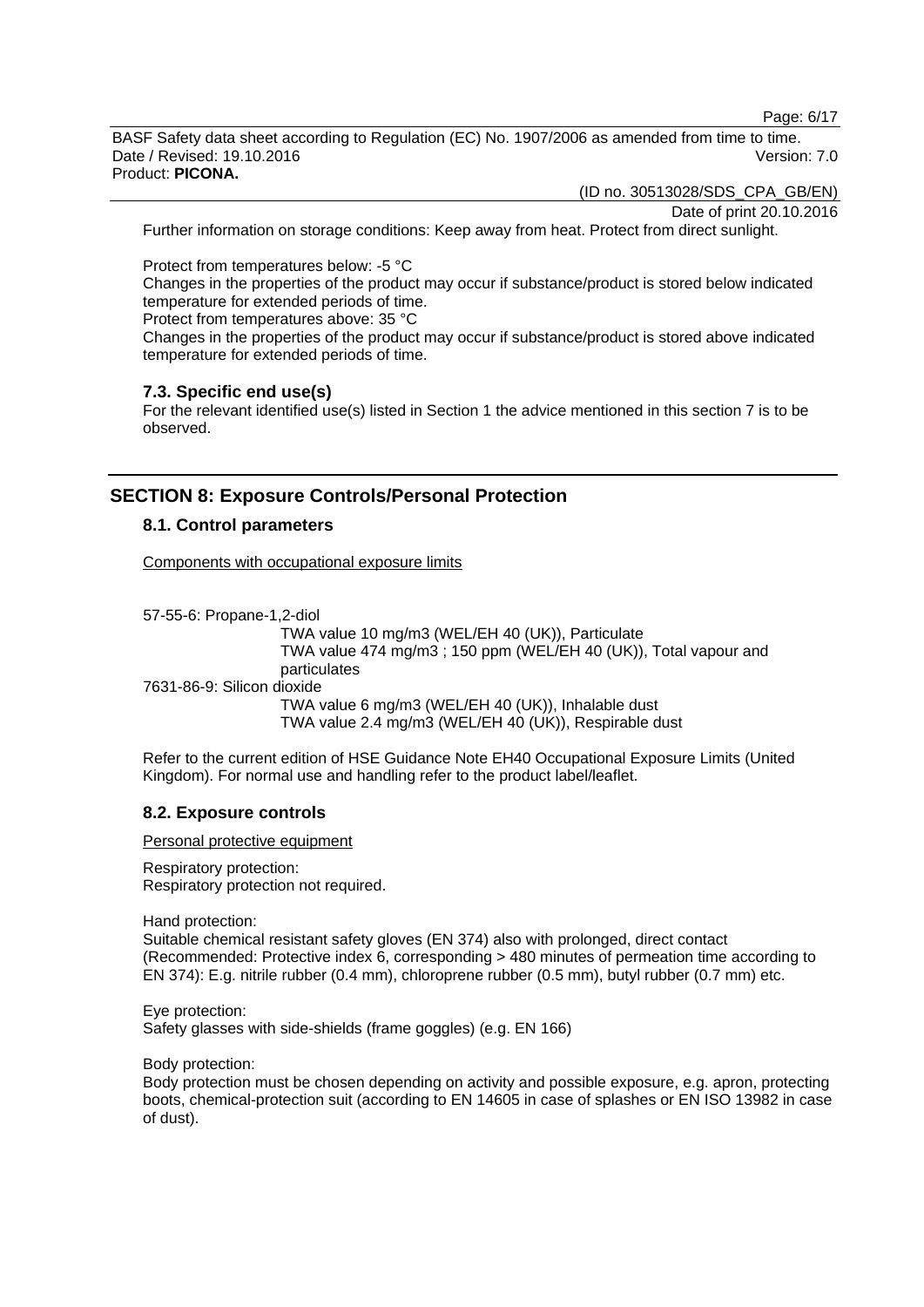Page: 7/17

BASF Safety data sheet according to Regulation (EC) No. 1907/2006 as amended from time to time. Date / Revised: 19.10.2016 Version: 7.0 Product: **PICONA.**

(ID no. 30513028/SDS\_CPA\_GB/EN)

Date of print 20.10.2016

General safety and hygiene measures

The statements on personal protective equipment in the instructions for use apply when handling crop-protection agents in final-consumer packing. Wearing of closed work clothing is recommended. Store work clothing separately. Keep away from food, drink and animal feeding stuffs.

Environmental exposure controls For information regarding environmental exposure controls, see Section 6.

# **SECTION 9: Physical and Chemical Properties**

### **9.1. Information on basic physical and chemical properties**

| Form:                          | suspension                                                |                          |
|--------------------------------|-----------------------------------------------------------|--------------------------|
| Colour:                        | orange                                                    |                          |
| Odour:                         | faint odour, nutty, aromatic                              |                          |
| Odour threshold:               |                                                           |                          |
|                                | Not determined due to potential                           |                          |
|                                | health hazard by inhalation.                              |                          |
| pH value:                      | approx. 6.5 - 8.5                                         |                          |
|                                | (20 °C)                                                   |                          |
|                                | (measured with the undiluted                              |                          |
|                                | substance), The product has not                           |                          |
|                                | been tested. The statement has been                       |                          |
|                                | derived from substances/products of                       |                          |
|                                | a similar structure or composition.                       |                          |
| Freezing point:                | < 0 °C                                                    |                          |
| Boiling point:<br>Flash point: | approx. 100 °C                                            | (DIN EN 22719; ISO 2719) |
|                                | No flash point - Measurement made                         |                          |
|                                | up to the boiling point.                                  |                          |
| Evaporation rate:              |                                                           |                          |
|                                | not applicable                                            |                          |
| Flammability:                  | not flammable                                             |                          |
| Lower explosion limit:         |                                                           |                          |
|                                | As a result of our experience with this                   |                          |
|                                | product and our knowledge of its                          |                          |
|                                | composition we do not expect any                          |                          |
|                                | hazard as long as the product is used                     |                          |
|                                | appropriately and in accordance with                      |                          |
|                                | the intended use.                                         |                          |
| Upper explosion limit:         |                                                           |                          |
|                                | As a result of our experience with this                   |                          |
|                                | product and our knowledge of its                          |                          |
|                                | composition we do not expect any                          |                          |
|                                | hazard as long as the product is used                     |                          |
|                                | appropriately and in accordance with<br>the intended use. |                          |
| Ignition temperature:          | 380 °C                                                    | (DIN EN 14522)           |
|                                |                                                           |                          |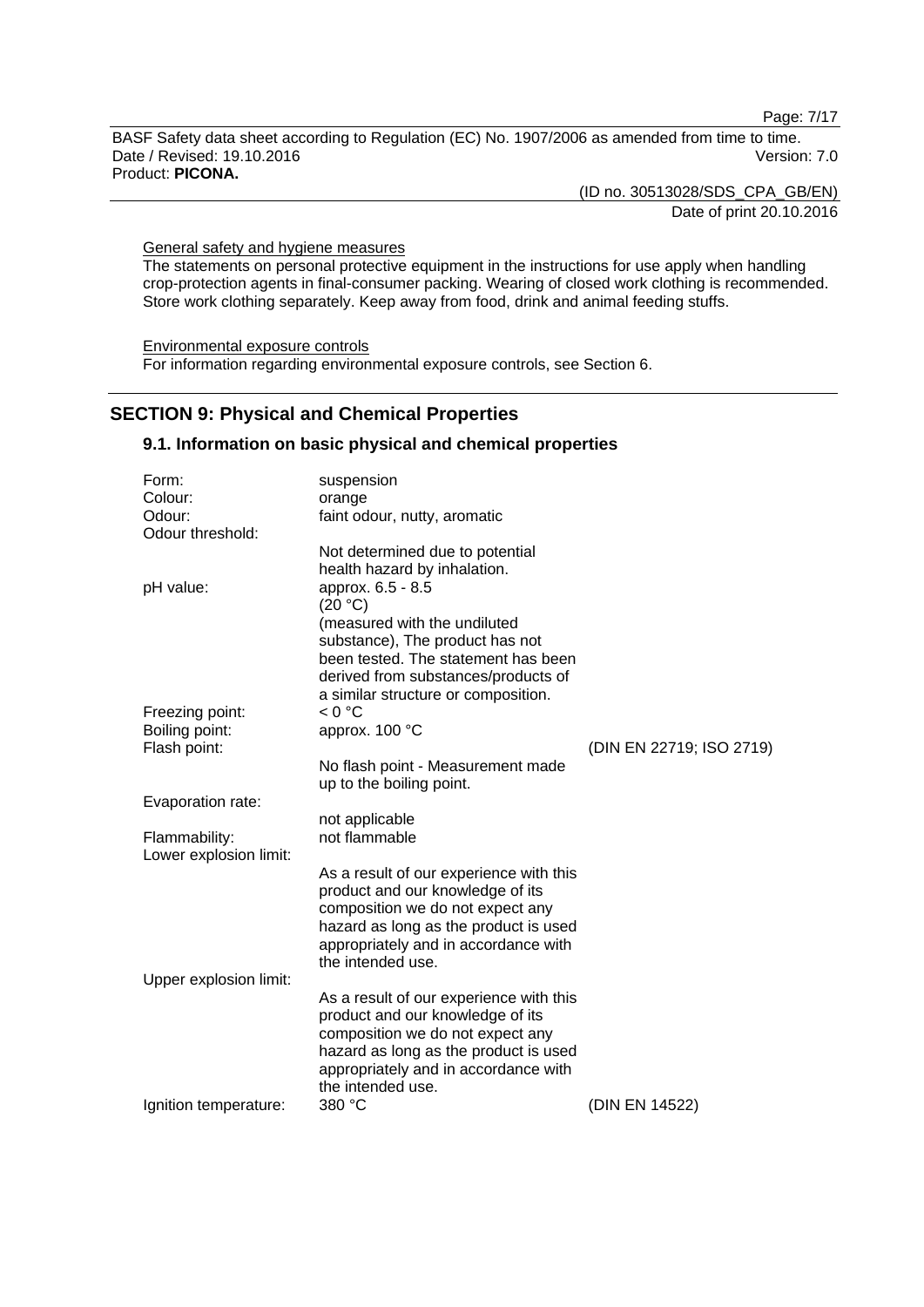Page: 8/17

BASF Safety data sheet according to Regulation (EC) No. 1907/2006 as amended from time to time. Date / Revised: 19.10.2016 Version: 7.0 Product: **PICONA.**

(ID no. 30513028/SDS\_CPA\_GB/EN)

Date of print 20.10.2016

| Vapour pressure:                                    | approx. 23 hPa<br>(20 °C)                                                                         |                      |
|-----------------------------------------------------|---------------------------------------------------------------------------------------------------|----------------------|
|                                                     | Information applies to the solvent.                                                               |                      |
| Density:                                            | approx. 1.1 g/cm3                                                                                 | (OECD Guideline 109) |
|                                                     | (20 °C)                                                                                           |                      |
|                                                     | The product has not been tested.                                                                  |                      |
|                                                     | The statement has been derived from                                                               |                      |
|                                                     | substances/products of a similar                                                                  |                      |
|                                                     | structure or composition.                                                                         |                      |
| Relative vapour density (air):                      |                                                                                                   |                      |
|                                                     | not applicable                                                                                    |                      |
| Solubility in water:                                | dispersible, The product has not                                                                  |                      |
|                                                     | been tested. The statement has been                                                               |                      |
|                                                     | derived from substances/products of                                                               |                      |
|                                                     | a similar structure or composition.                                                               |                      |
| Partitioning coefficient n-octanol/water (log Kow): |                                                                                                   |                      |
|                                                     | not applicable                                                                                    |                      |
| Thermal decomposition: 255 °C, 630 kJ/kg,           |                                                                                                   |                      |
|                                                     | (onset temperature)                                                                               |                      |
|                                                     | Not a substance liable to self-decomposition according to UN transport<br>regulations, class 4.1. |                      |
| Viscosity, dynamic:                                 | approx. 134 mPa.s                                                                                 | (OECD 114)           |
|                                                     | (20 °C)                                                                                           |                      |
|                                                     | The product has not been tested.                                                                  |                      |
|                                                     | The statement has been derived from                                                               |                      |
|                                                     | substances/products of a similar                                                                  |                      |
|                                                     | structure or composition.                                                                         |                      |
| Explosion hazard:                                   | not explosive                                                                                     |                      |
| Fire promoting properties:                          | Based on its structural properties                                                                |                      |
|                                                     | the product is not classified as                                                                  |                      |
|                                                     | oxidizing.                                                                                        |                      |

# **9.2. Other information**

Other Information:

If necessary, information on other physical and chemical parameters is indicated in this section.

# **SECTION 10: Stability and Reactivity**

### **10.1. Reactivity**

No hazardous reactions if stored and handled as prescribed/indicated.

### **10.2. Chemical stability**

The product is stable if stored and handled as prescribed/indicated.

# **10.3. Possibility of hazardous reactions**

No hazardous reactions if stored and handled as prescribed/indicated.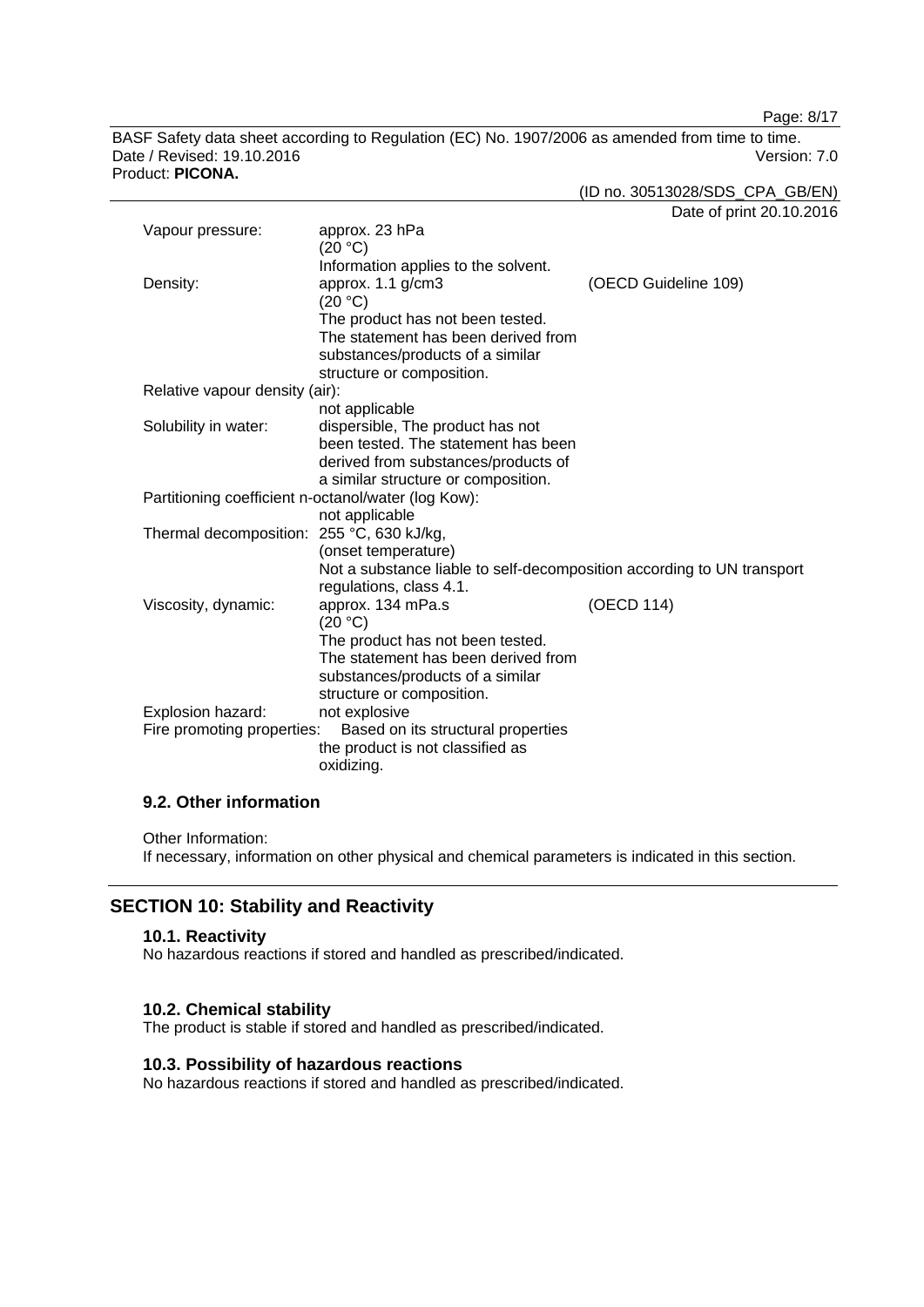Page: 9/17

BASF Safety data sheet according to Regulation (EC) No. 1907/2006 as amended from time to time. Date / Revised: 19.10.2016 **Version: 7.0** Product: **PICONA.**

(ID no. 30513028/SDS\_CPA\_GB/EN)

Date of print 20.10.2016

# **10.4. Conditions to avoid**

See MSDS section 7 - Handling and storage.

### **10.5. Incompatible materials**

Substances to avoid: strong oxidizing agents, strong bases, strong acids

### **10.6. Hazardous decomposition products**

Hazardous decomposition products: No hazardous decomposition products if stored and handled as prescribed/indicated.

# **SECTION 11: Toxicological Information**

# **11.1. Information on toxicological effects**

#### Acute toxicity

Assessment of acute toxicity:

Virtually nontoxic after a single ingestion. Virtually nontoxic after a single skin contact. Virtually nontoxic by inhalation. The product has not been tested. The statement has been derived from substances/products of a similar structure or composition.

Experimental/calculated data: LD50 rat (oral): > 5,000 mg/kg (OECD Guideline 401)

LC50 rat (by inhalation): > 3.75 mg/l 4 h (OECD Guideline 403) No mortality was observed. An aerosol was tested.

LD50 rat (dermal): > 4,000 mg/kg (OECD Guideline 402) No mortality was observed.

#### Irritation

Assessment of irritating effects: Not irritating to the eyes. Not irritating to the skin. The product has not been tested. The statement has been derived from substances/products of a similar structure or composition.

Experimental/calculated data: Skin corrosion/irritation rabbit: non-irritant (Guideline 92/69/EEC, B.4)

Serious eye damage/irritation rabbit: non-irritant (Guideline 92/69/EEC, B.5)

#### Respiratory/Skin sensitization

Assessment of sensitization:

There is no evidence of a skin-sensitizing potential. The product has not been tested. The statement has been derived from the properties of the individual components.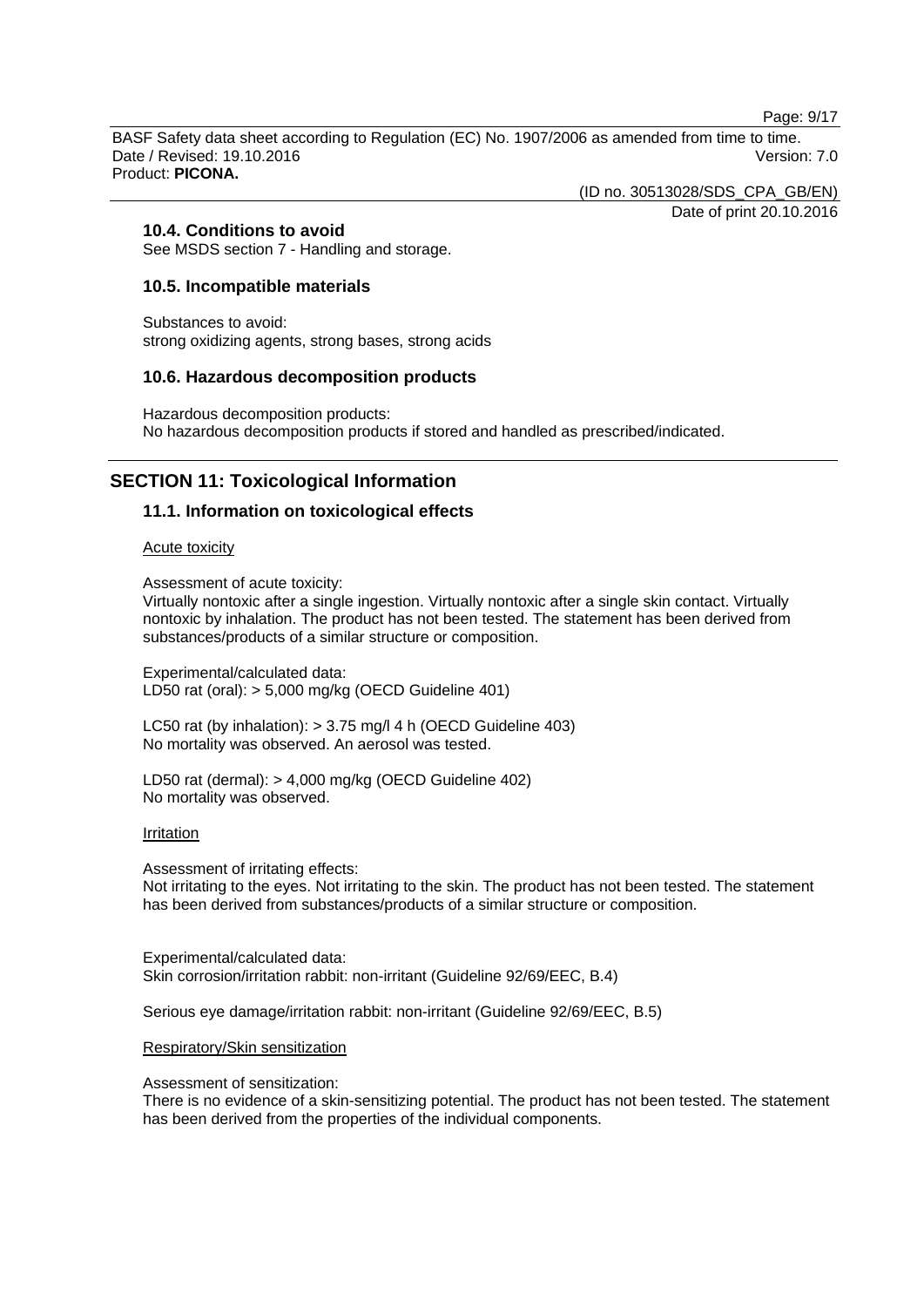Page: 10/17

BASF Safety data sheet according to Regulation (EC) No. 1907/2006 as amended from time to time. Date / Revised: 19.10.2016 **Version: 7.0** Product: **PICONA.**

(ID no. 30513028/SDS\_CPA\_GB/EN)

Date of print 20.10.2016

Experimental/calculated data:

modified Buehler test guinea pig: Skin sensitizing effects were not observed in animal studies. (Guideline 92/69/EEC, B.6)

Germ cell mutagenicity

#### Assessment of mutagenicity:

The product has not been tested. The statement has been derived from the properties of the individual components. Mutagenicity tests revealed no genotoxic potential.

#### **Carcinogenicity**

Assessment of carcinogenicity:

The product has not been tested. The statement has been derived from the properties of the individual components.

#### *Information on: pendimethalin (ISO); N-(1-ethylpropyl)-2,6-dinitro-3,4-xylidine Assessment of carcinogenicity:*

*In long-term studies in rats the substance induced thyroid tumors. The effect is caused by an animal specific mechanism that has no human counter part. In long-term studies in mice in which the substance was given by feed, a carcinogenic effect was not observed.* ----------------------------------

#### Reproductive toxicity

Assessment of reproduction toxicity:

The product has not been tested. The statement has been derived from the properties of the individual components. The results of animal studies gave no indication of a fertility impairing effect.

#### Developmental toxicity

#### Assessment of teratogenicity:

The product has not been tested. The statement has been derived from the properties of the individual components. Animal studies gave no indication of a developmental toxic effect at doses that were not toxic to the parental animals.

#### Specific target organ toxicity (single exposure)

#### Assessment of STOT single:

Based on the available information there is no specific target organ toxicity to be expected after a single exposure.

Remarks: The product has not been tested. The statement has been derived from the properties of the individual components.

#### Repeated dose toxicity and Specific target organ toxicity (repeated exposure)

#### Assessment of repeated dose toxicity:

The product has not been tested. The statement has been derived from the properties of the individual components.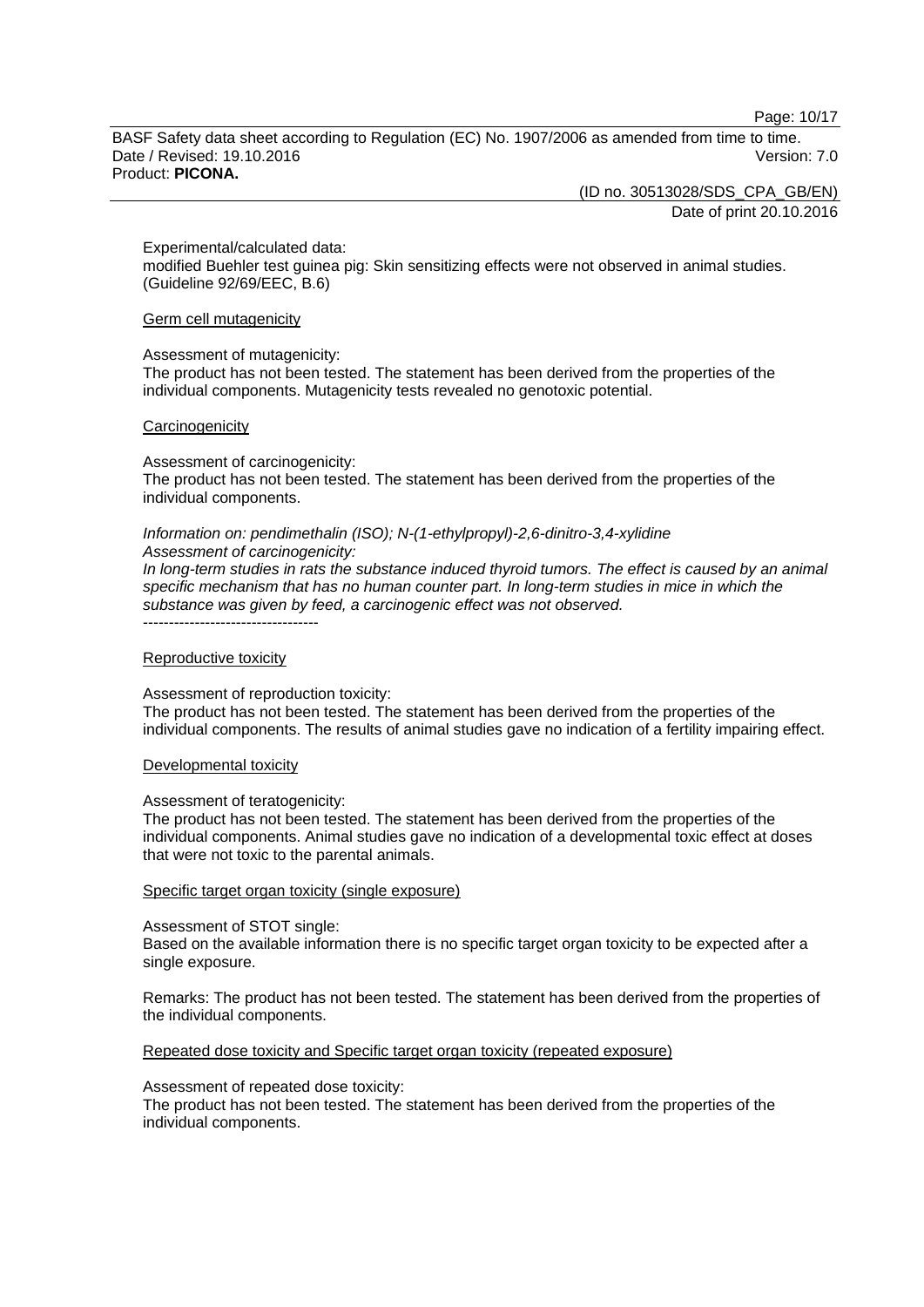Page: 11/17

BASF Safety data sheet according to Regulation (EC) No. 1907/2006 as amended from time to time. Date / Revised: 19.10.2016 **Version: 7.0** Product: **PICONA.**

> (ID no. 30513028/SDS\_CPA\_GB/EN) Date of print 20.10.2016

*Information on: pendimethalin (ISO); N-(1-ethylpropyl)-2,6-dinitro-3,4-xylidine Assessment of repeated dose toxicity: No substance-specific organtoxicity was observed after repeated administration to animals. Adaptive effects were observed after repeated exposure in animal studies.*

*Information on: picolinafen (ISO); 2-Pyridinecarboxamide, N-(4-fluorophenyl)-6-[3- (trifluoromethyl)phenoxy]- Assessment of repeated dose toxicity: Repeated exposure to large quantities may affect certain organs.*

*Information on: Silicon dioxide Assessment of repeated dose toxicity: Repeated inhalative uptake of particles/dust reaching the alveoli may cause damage to the lungs.* ----------------------------------

#### Aspiration hazard

No aspiration hazard expected. The product has not been tested. The statement has been derived from the properties of the individual components.

#### Other relevant toxicity information

Misuse can be harmful to health.

# **SECTION 12: Ecological Information**

### **12.1. Toxicity**

Assessment of aquatic toxicity: Very toxic to aquatic life with long lasting effects. The product has not been tested. The statement has been derived from substances/products of a similar structure or composition.

Toxicity to fish:

LC50 (96 h) 4.08 mg/l, Oncorhynchus mykiss (OPP 72-1 (EPA-Guideline), Flow through.) The product has not been tested. The statement has been derived from substances/products of a similar structure or composition.

Aquatic invertebrates: EC50 (48 h) 9.81 mg/l, Daphnia magna (OPP 72-2 (EPA-guideline), static) The product has not been tested. The statement has been derived from substances/products of a similar structure or composition.

Aquatic plants: EC50 (72 h) 0.0299 mg/l (growth rate), Selenastrum capricornutum (OECD Guideline 201, static)

No observed effect concentration (72 h) 0.0017 mg/l, Selenastrum capricornutum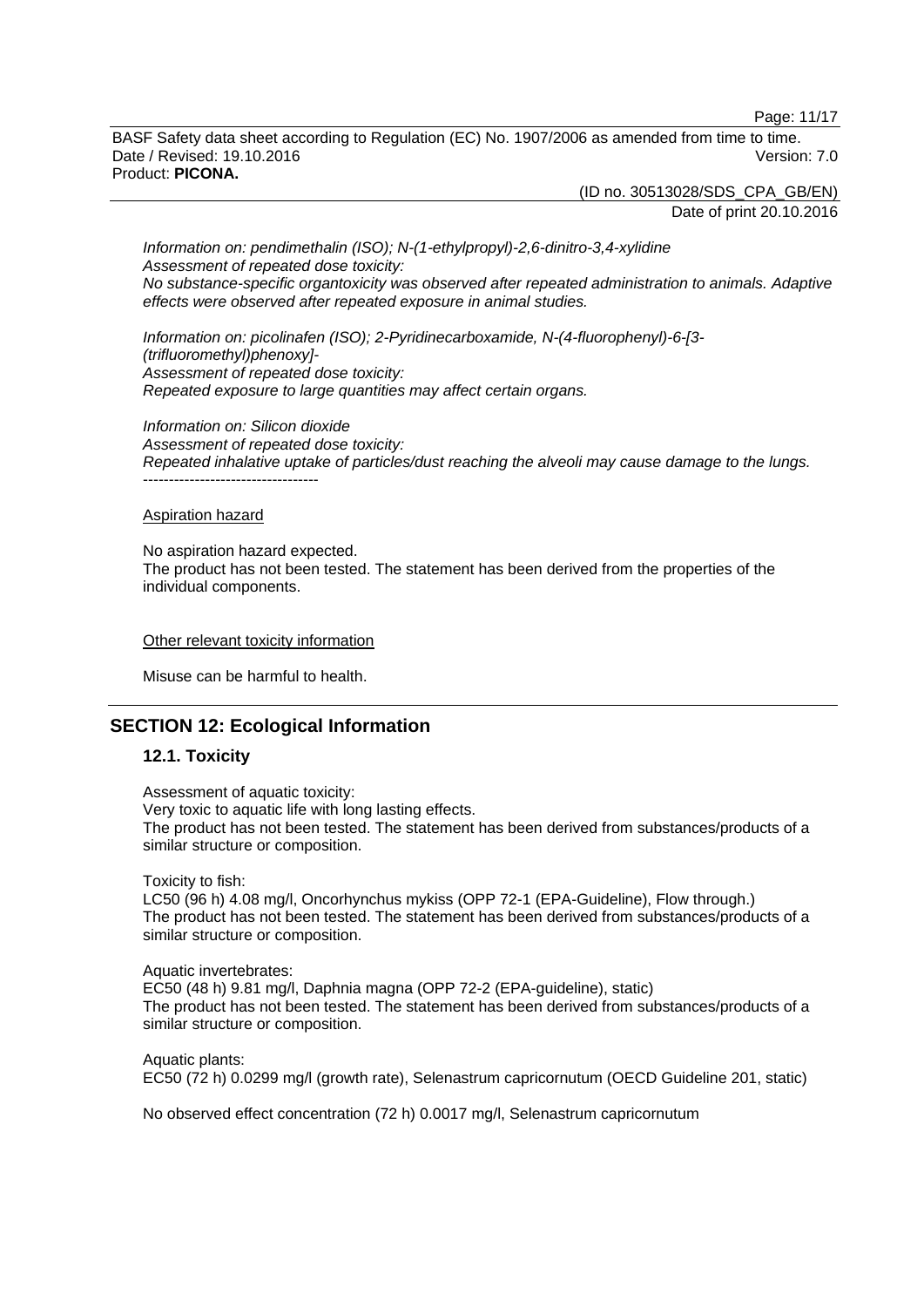Page: 12/17

BASF Safety data sheet according to Regulation (EC) No. 1907/2006 as amended from time to time. Date / Revised: 19.10.2016 **Version: 7.0** Product: **PICONA.**

(ID no. 30513028/SDS\_CPA\_GB/EN)

Date of print 20.10.2016

Chronic toxicity to fish:

No observed effect concentration (28 d) 0.486 mg/l, Oncorhynchus mykiss The product has not been tested. The statement has been derived from substances/products of a similar structure or composition.

Chronic toxicity to aquatic invertebrates: No observed effect concentration (21 d) 0.00881 mg/l, Daphnia magna

# **12.2. Persistence and degradability**

Assessment biodegradation and elimination (H2O): The product has not been tested. The statement has been derived from the properties of the individual components.

*Information on: pendimethalin (ISO); N-(1-ethylpropyl)-2,6-dinitro-3,4-xylidine Assessment biodegradation and elimination (H2O): Not readily biodegradable (by OECD criteria).*

*Information on: picolinafen (ISO); 2-Pyridinecarboxamide, N-(4-fluorophenyl)-6-[3- (trifluoromethyl)phenoxy]- Assessment biodegradation and elimination (H2O): Not readily biodegradable (by OECD criteria).* ----------------------------------

**12.3. Bioaccumulative potential**

Assessment bioaccumulation potential: The product has not been tested. The statement has been derived from the properties of the individual components.

*Information on: pendimethalin (ISO); N-(1-ethylpropyl)-2,6-dinitro-3,4-xylidine Bioaccumulation potential: Bioconcentration factor: 5,100 Based on a weight of evidence, the compound will not bioaccumulate.*

*Information on: picolinafen (ISO); 2-Pyridinecarboxamide, N-(4-fluorophenyl)-6-[3- (trifluoromethyl)phenoxy]- Bioaccumulation potential: Bioconcentration factor: 580 Accumulation in organisms is not to be expected.* ----------------------------------

# **12.4. Mobility in soil**

Assessment transport between environmental compartments: Adsorption in soil: The product has not been tested. The statement has been derived from the properties of the individual components.

*Information on: pendimethalin (ISO); N-(1-ethylpropyl)-2,6-dinitro-3,4-xylidine Assessment transport between environmental compartments:*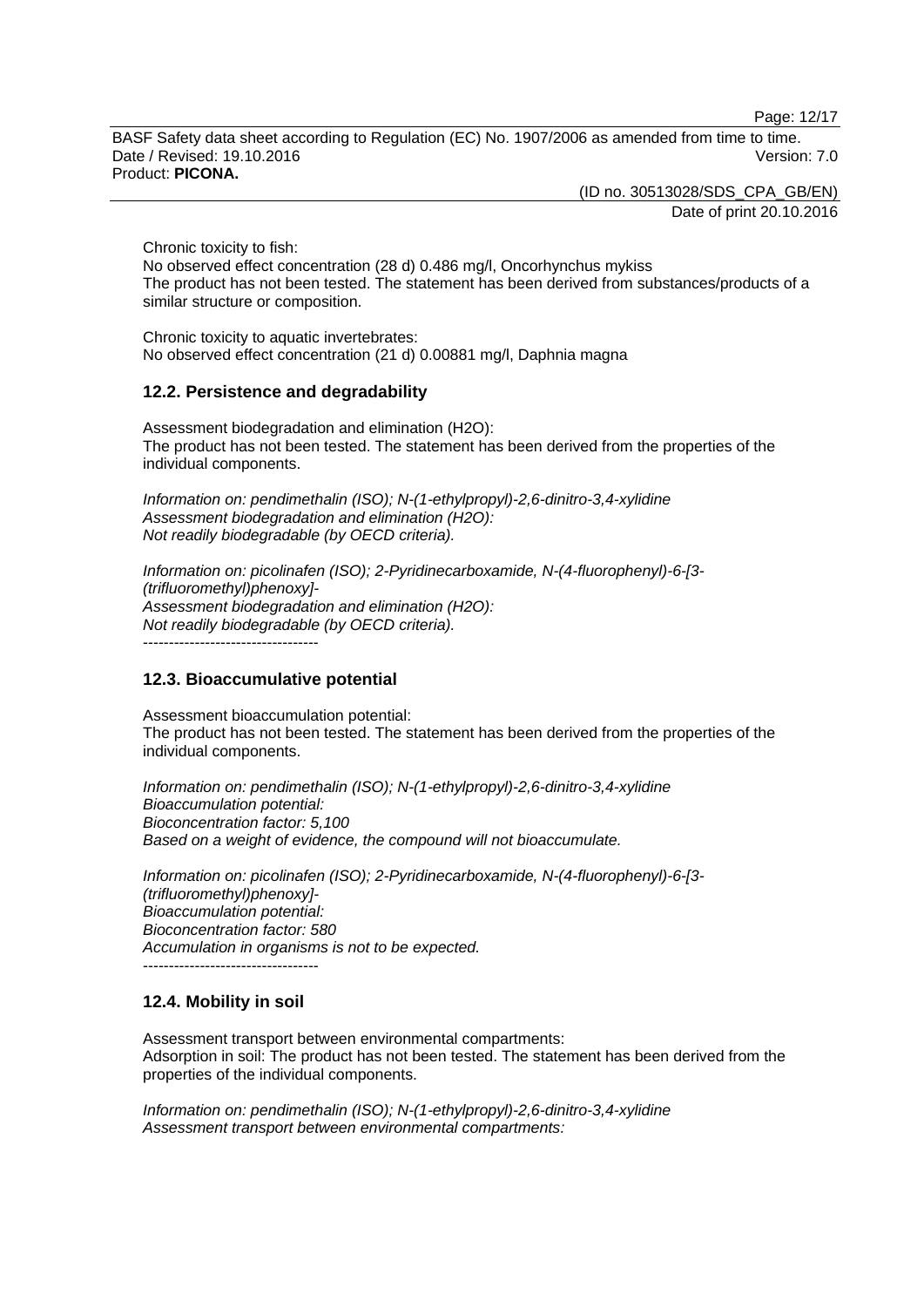Page: 13/17

BASF Safety data sheet according to Regulation (EC) No. 1907/2006 as amended from time to time. Date / Revised: 19.10.2016 **Version: 7.0** Product: **PICONA.**

(ID no. 30513028/SDS\_CPA\_GB/EN)

Date of print 20.10.2016

*Volatility: The substance will slowly evaporate into the atmosphere from the water surface. Adsorption in soil: Following exposure to soil, adsorption to solid soil particles is probable, therefore contamination of groundwater is not expected.*

*Information on: picolinafen (ISO); 2-Pyridinecarboxamide, N-(4-fluorophenyl)-6-[3- (trifluoromethyl)phenoxy]- Assessment transport between environmental compartments: Adsorption in soil: Following exposure to soil, adsorption to solid soil particles is probable, therefore contamination of groundwater is not expected.*  $-$ 

# **12.5. Results of PBT and vPvB assessment**

The product does not contain a substance fulfilling the PBT (persistent/bioaccumulative/toxic) criteria or the vPvB (very persistent/very bioaccumulative) criteria.

### **12.6. Other adverse effects**

The product does not contain substances that are listed in Regulation (EC) 1005/2009 on substances that deplete the ozone layer.

### **12.7. Additional information**

Other ecotoxicological advice: Do not discharge product into the environment without control.

# **SECTION 13: Disposal Considerations**

# **13.1. Waste treatment methods**

Must be disposed of or incinerated in accordance with local regulations.

The UK Environmental Protection (Duty of Care) Regulations (EP) and amendments should be noted (United Kingdom).

This product and any uncleaned containers must be disposed of as hazardous waste in accordance with the 2005 Hazardous Waste Regulations and amendments (United Kingdom)

Contaminated packaging: Contaminated packaging should be emptied as far as possible and disposed of in the same manner as the substance/product.

# **SECTION 14: Transport Information**

# **Land transport**

ADR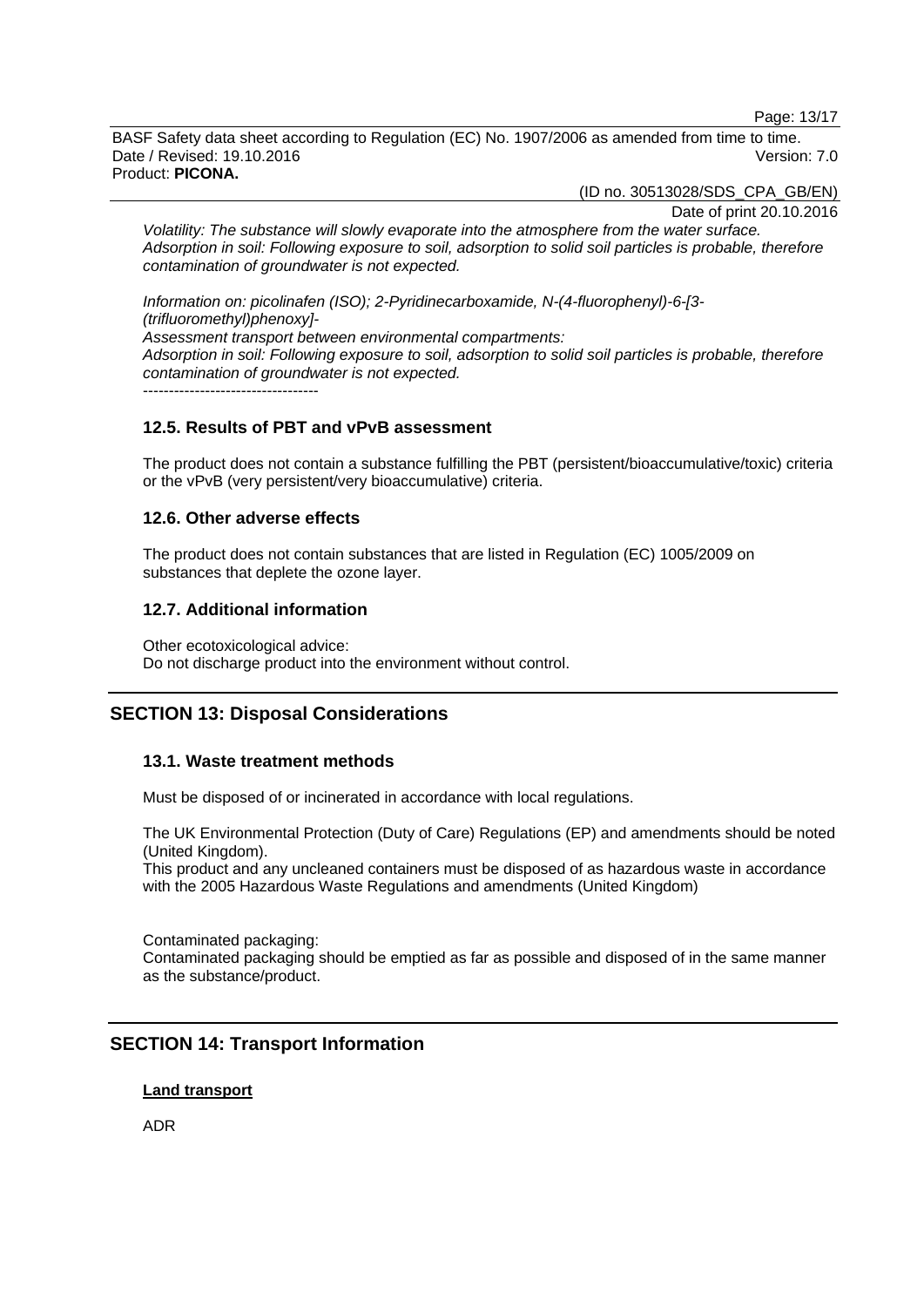Page: 14/17

BASF Safety data sheet according to Regulation (EC) No. 1907/2006 as amended from time to time. Date / Revised: 19.10.2016 Version: 7.0 Product: **PICONA.**

(ID no. 30513028/SDS\_CPA\_GB/EN)

| Date of print 20.10.2016 |  |  |
|--------------------------|--|--|
|--------------------------|--|--|

| UN number<br>UN proper shipping name:<br>Transport hazard class(es):<br>Packing group:<br>Environmental hazards:<br>Special precautions for<br>user: | <b>UN3082</b><br>ENVIRONMENTALLY HAZARDOUS SUBSTANCE, LIQUID,<br>N.O.S. (contains PENDIMETHALIN)<br>9, EHSM<br>III<br>yes<br>Tunnel code: E |
|------------------------------------------------------------------------------------------------------------------------------------------------------|---------------------------------------------------------------------------------------------------------------------------------------------|
| <b>RID</b>                                                                                                                                           |                                                                                                                                             |
| UN number<br>UN proper shipping name:                                                                                                                | <b>UN3082</b><br>ENVIRONMENTALLY HAZARDOUS SUBSTANCE, LIQUID,<br>N.O.S. (contains PENDIMETHALIN)                                            |
| Transport hazard class(es):<br>Packing group:<br>Environmental hazards:<br>Special precautions for<br>user:                                          | 9, EHSM<br>III<br>yes<br>None known                                                                                                         |
| <b>Inland waterway transport</b><br><b>ADN</b>                                                                                                       |                                                                                                                                             |
| UN number<br>UN proper shipping name:                                                                                                                | <b>UN3082</b><br>ENVIRONMENTALLY HAZARDOUS SUBSTANCE, LIQUID,<br>N.O.S. (contains PENDIMETHALIN)                                            |
| Transport hazard class(es):<br>Packing group:<br>Environmental hazards:<br>Special precautions for<br>user:                                          | 9, EHSM<br>III<br>yes<br>None known                                                                                                         |
| <b>Transport in inland waterway vessel</b><br>Not evaluated                                                                                          |                                                                                                                                             |
| <u>Sea transport</u>                                                                                                                                 |                                                                                                                                             |
| <b>IMDG</b>                                                                                                                                          |                                                                                                                                             |
| UN number:<br>UN proper shipping name:                                                                                                               | <b>UN 3082</b><br>ENVIRONMENTALLY HAZARDOUS SUBSTANCE, LIQUID,<br>N.O.S. (contains PENDIMETHALIN)                                           |
| Transport hazard class(es):<br>Packing group:<br>Environmental hazards:                                                                              | 9, EHSM<br>$\mathbf{III}$                                                                                                                   |
|                                                                                                                                                      | yes<br>Marine pollutant: YES                                                                                                                |
| Special precautions for<br>user:                                                                                                                     | None known                                                                                                                                  |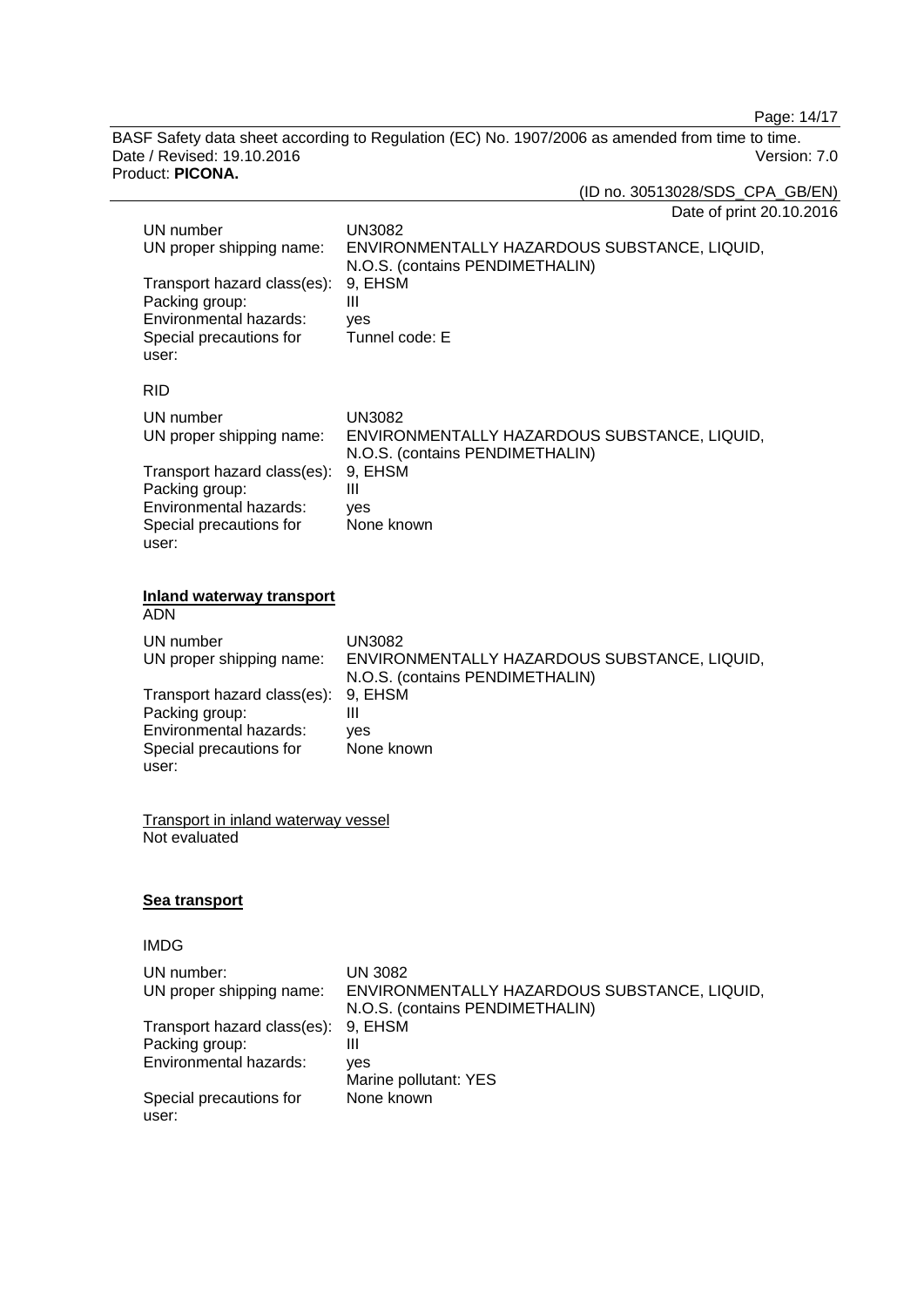Page: 15/17

BASF Safety data sheet according to Regulation (EC) No. 1907/2006 as amended from time to time. Date / Revised: 19.10.2016 **Version: 7.0** Product: **PICONA.**

> (ID no. 30513028/SDS\_CPA\_GB/EN) Date of print 20.10.2016

### **Air transport**

# IATA/ICAO

| UN number:                          | UN 3082                                      |
|-------------------------------------|----------------------------------------------|
| UN proper shipping name:            | ENVIRONMENTALLY HAZARDOUS SUBSTANCE, LIQUID, |
|                                     | N.O.S. (contains PENDIMETHALIN)              |
| Transport hazard class(es): 9, EHSM |                                              |
| Packing group:                      | Ш                                            |
| Environmental hazards:              | ves                                          |
| Special precautions for             | None known                                   |
| user:                               |                                              |

#### **14.1. UN number**

See corresponding entries for "UN number" for the respective regulations in the tables above.

#### **14.2. UN proper shipping name**

See corresponding entries for "UN proper shipping name" for the respective regulations in the tables above.

### **14.3. Transport hazard class(es)**

See corresponding entries for "Transport hazard class(es)" for the respective regulations in the tables above.

#### **14.4. Packing group**

See corresponding entries for "Packing group" for the respective regulations in the tables above.

#### **14.5. Environmental hazards**

See corresponding entries for "Environmental hazards" for the respective regulations in the tables above.

#### **14.6. Special precautions for user**

See corresponding entries for "Special precautions for user" for the respective regulations in the tables above.

### **14.7. Transport in bulk according to Annex II of MARPOL and the IBC Code**

| Regulation:         | Not evaluated |
|---------------------|---------------|
| Shipment approved:  | Not evaluated |
| Pollution name:     | Not evaluated |
| Pollution category: | Not evaluated |
| Ship Type:          | Not evaluated |

#### **Further information**

This product is subject to the most recent edition of "The Carriage of Dangerous Goods and Use of Transportable Pressure Equipment Regulations" and their amendments (United Kingdom).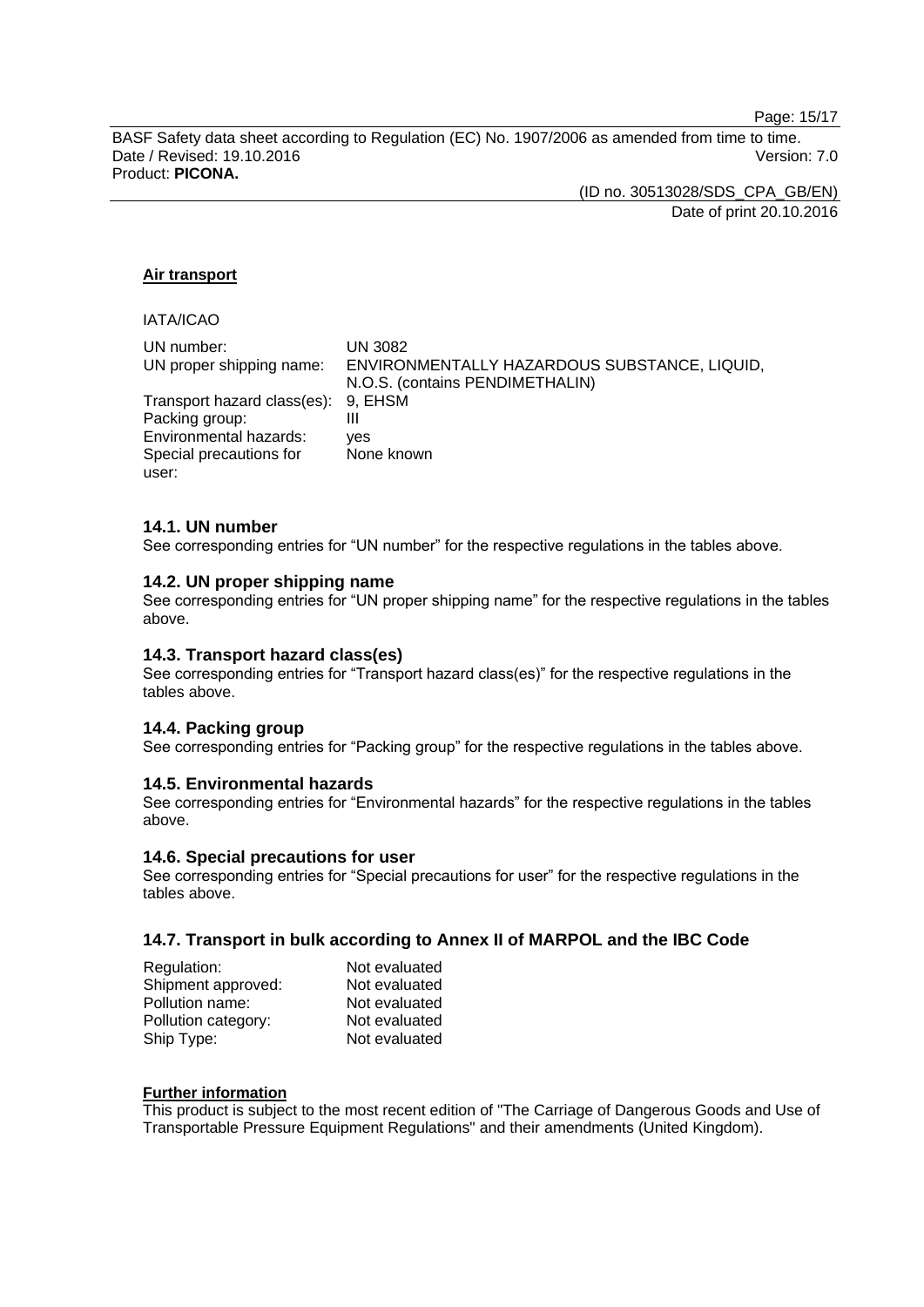Page: 16/17

BASF Safety data sheet according to Regulation (EC) No. 1907/2006 as amended from time to time. Date / Revised: 19.10.2016 **Version: 7.0** Product: **PICONA.**

> (ID no. 30513028/SDS\_CPA\_GB/EN) Date of print 20.10.2016

# **SECTION 15: Regulatory Information**

# **15.1. Safety, health and environmental regulations/legislation specific for the substance or mixture**

This product is classified under the European CLP Regulation.

The data should be considered when making any assessment under the Control of Substances Hazardous to Health Regulations (COSHH), and related guidance, for example, 'COSHH Essentials' (United Kingdom).

This product may be subject to the Control of Major Accident Hazards Regulations (COMAH), and amendments if specific threshold tonnages are exceeded (United Kingdom).

### **15.2. Chemical Safety Assessment**

Advice on product handling can be found in sections 7 and 8 of this safety data sheet.

# **SECTION 16: Other Information**

For proper and safe use of this product, please refer to the approval conditions laid down on the product label.

Full text of the classifications, including the hazard classes and the hazard statements, if mentioned in section 2 or 3:

| Hazardous to the aquatic environment - acute                                                 |
|----------------------------------------------------------------------------------------------|
| Hazardous to the aquatic environment - chronic                                               |
| Skin sensitization                                                                           |
| Acute toxicity                                                                               |
| Skin corrosion/irritation                                                                    |
| Serious eye damage/eye irritation                                                            |
| Very toxic to aquatic life with long lasting effects.                                        |
| To avoid risks to human health and the environment, comply with the<br>instructions for use. |
| May cause an allergic skin reaction.                                                         |
| Very toxic to aquatic life.                                                                  |
| Causes serious eye damage.                                                                   |
| Causes skin irritation.                                                                      |
| Harmful if swallowed.                                                                        |
|                                                                                              |

If you have any queries relating to this MSDS, it's contents or any other product safety related questions, please write to the following e-mail address: product-safety-north@basf.com

The data contained in this safety data sheet are based on our current knowledge and experience and describe the product only with regard to safety requirements. This safety data sheet is neither a Certificate of Analysis (CoA) nor technical data sheet and shall not be mistaken for a specification agreement. Identified uses in this safety data sheet do neither represent an agreement on the corresponding contractual quality of the substance/mixture nor a contractually designated use. It is the